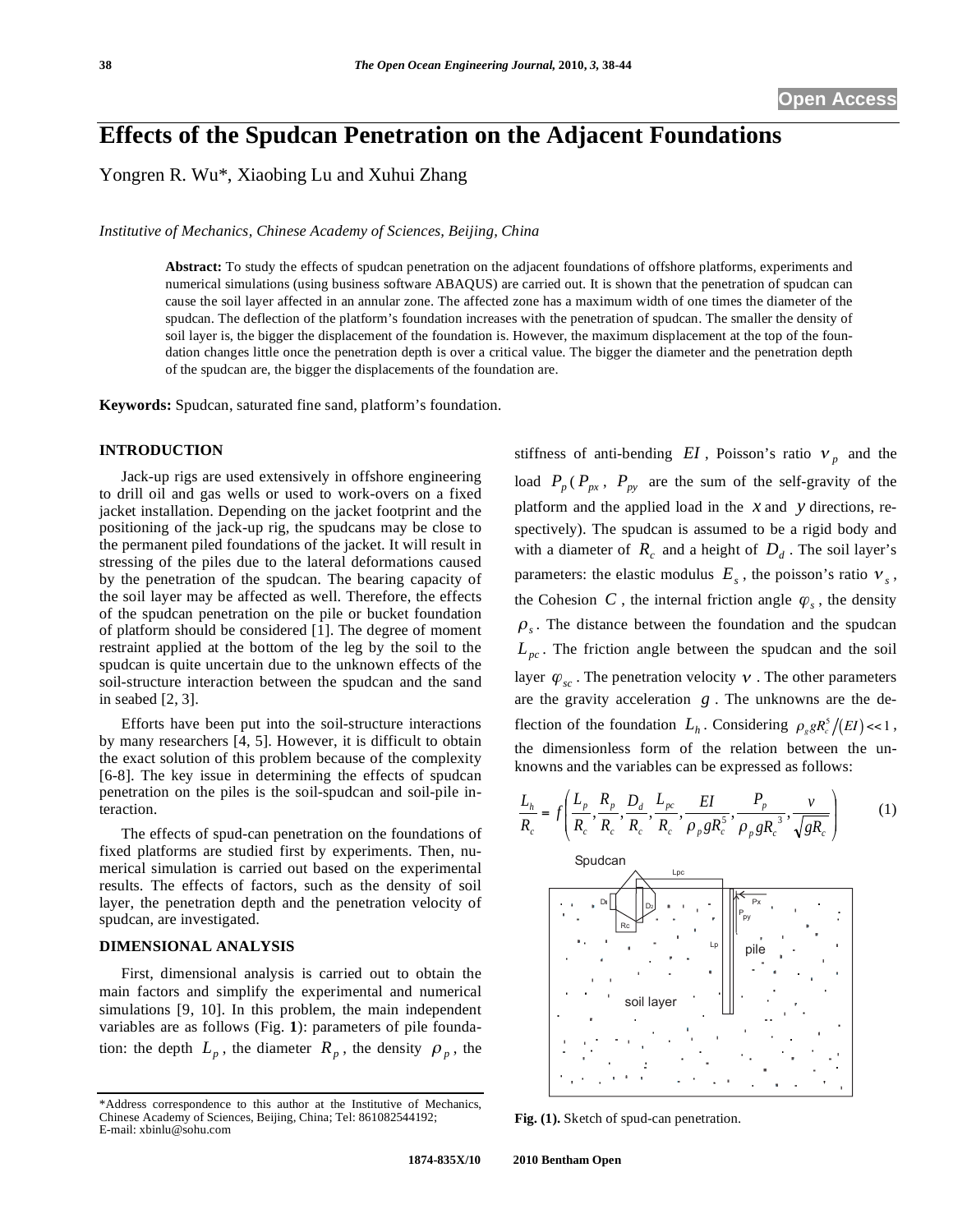

**Fig. (2).** Layout of the model.

## **EXPERIMENTAL PROCEDURES AND RESULTS**

## **The Layout and Procedures of Experiments**

Experiments are carried out in an organic glasses box with a size of  $50 \text{cm} \times 50 \text{cm} \times 50 \text{cm}$ . The spudcan is penetrated from the center of the box (Fig. **2**). The soil layer is constituted of fine sand with a special gravity 2.69, average grains diameter (D50) 0.014cm and permeability coefficient  $1\times10^{-1}$ <sup>4</sup>cm/s. After the dry sand sample has been prepared, the sand layer is saturated by filling water from the bottom of the tank

through a valve. A 2 cm thick coarse sand layer is laid at the bottom of the box to allow the water to rise uniformly and prevent the piping. When the water level is 1cm over the sand layer surface, apply vacuum in the sand for 38 hours to increase the saturation degree. The saturation degree is about 98% in tests, which is tested by measurement of the pore pressure. The saturation degree is the ratio of the pore pressure divided by that in full saturation condition.

Two LVDTs are used to measure the penetration depth of the spudcan and the deflection of the pile, respectively. When the penetration depth is over a given value, the load is stopped. The design of experiments is shown in Table **1**.

(The position of the pile is the ratio of the distance between the center of sand layer and the side of spudcan to the diameter of spudcan).

## **Reliability of Experiments**

To validate the reliability of experiments, repeated experiments are carried out first. Fig. (**3**) shows the development of the deflection on the pile's top with the penetration of spudcan. It is shown that the results in 6 experiments are all agreement well.



**Fig. (3).** Deformation at pile's top in six repeated experiments.

| No.     | Dry Density of Sand<br>$(g/cm^{-3})$ | <b>Diameter of Spudcan</b><br>(cm) | <b>Penetration Velocity</b><br>(mm/min) | <b>Position of the Left</b><br>Pile | <b>Position of Right Pile</b> |
|---------|--------------------------------------|------------------------------------|-----------------------------------------|-------------------------------------|-------------------------------|
| $1 - 5$ | 1.6                                  |                                    |                                         |                                     |                               |
| 6       | 1.6                                  |                                    |                                         |                                     | 1.5                           |
|         | 1.5                                  |                                    |                                         |                                     | 1.5                           |
| 8       | 1.7                                  | $\tau$                             | $\mathcal{D}$                           |                                     | 1.5                           |
| 9       | 1.6                                  | 12.5                               |                                         |                                     | 1.5                           |
| 10      | 1.6                                  | 12.5                               |                                         |                                     | 1.5                           |
| 11      | 1.6                                  | 12.5                               | 6                                       |                                     | 1.5                           |
| 12      | 1.6                                  | 12.5                               |                                         |                                     | 1.5                           |

#### **Table 1. Experimental Conditions**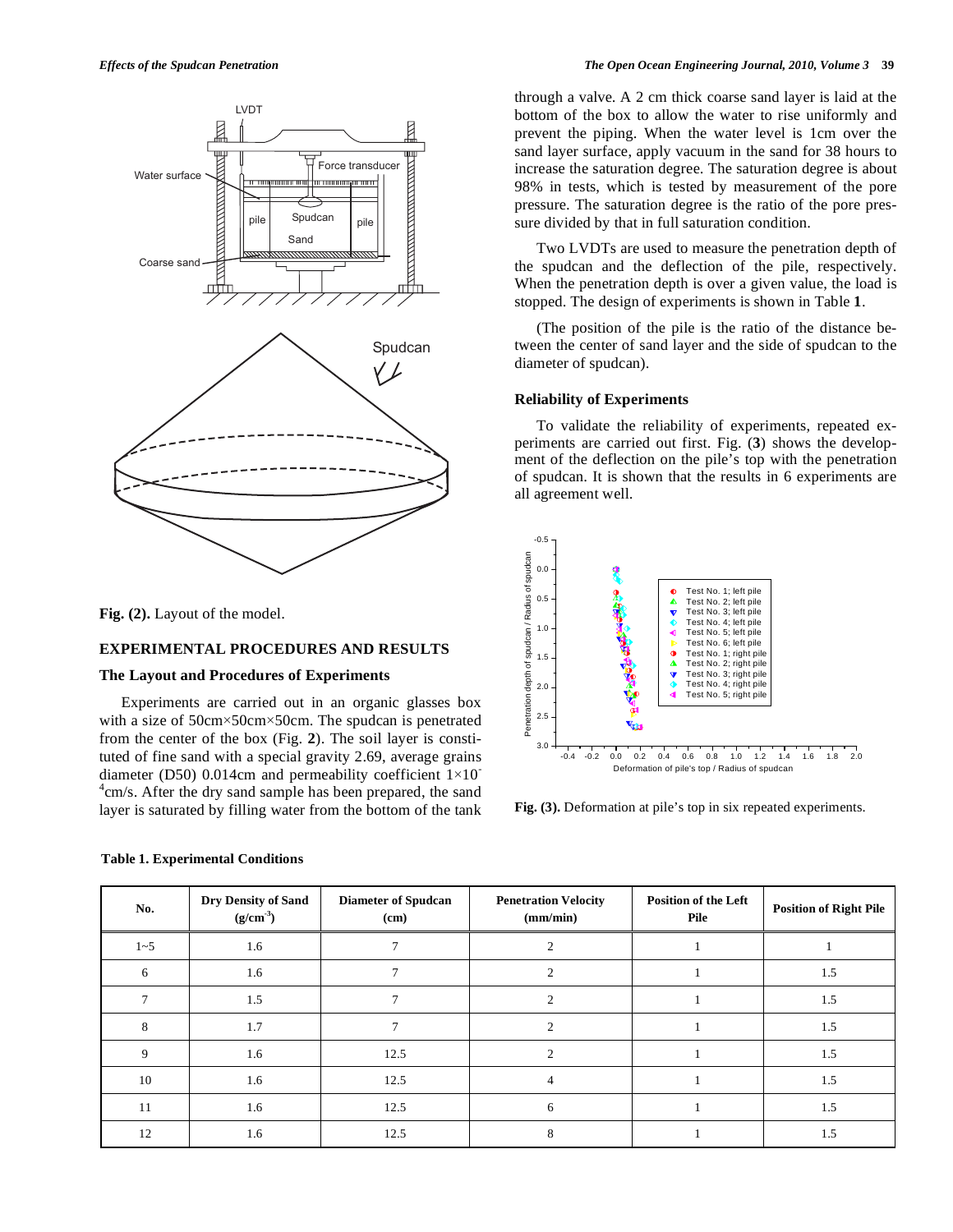

**Fig. (4).** Effect of soil density on the deflections on the pile's top.

# **Effects of Factors on the Displacement on the Top of the Foundation**

## *Effects of the Soil's Density and the Pile's Position*

The effects of the soil's density and the pile's position on the horizontal deflections on the pile' top are investigated by changing the parameters  $\pi_{\rho}$  (= $\rho_s$  /  $\rho_p$ ) and  $\pi_i$  (=  $L_{pc}$  /  $R_c$ ). Fig. (**4**) and Fig. (**5**) show the relation of dimensionless parameter  $L_h/R_c$  (the deflection on the top of pile is divided by the diameter of spudcan) and  $D_d/R_c$  (the penetration depth is divided by the diameter of spudcan). It is shown that the smaller  $L_h / R_c$  is, the bigger  $L_{pc} / R_c$  is. The deflection on the pile' top increases with the increase of the penetration depth and with the decrease of the soil's density and the distance between the spudcan and the pile foundation. When the distance between the spudcan's side and the pile foundation is over one times of the spudcan's radius, the displacement of pile's top may be neglected.



**Fig. (5).** Soil density vs deformation at pile's top ( $L_{nc}/R_c = 1.0$ ).



**Fig. (6).** Spud-can radius vs deformation at pile's top  $(L_{pc}/R_{c} = 1.5).$ 

## *Effects of Spudcan's Radius*

The effects of spudcan's radius are investigated by changing the dimensionless parameter  $R_c / R_p$  (Fig. 6). It is shown that the changes of  $R_c / R_p$  have small effects on the maximum displacement. The displacements on the top of pile are mainly formed at the first stage with the increase of  $R_c / R_p$ . When the spudcan's penetration depth is over some critical value, the deflection of the pile decreases. The bigger the dimensionless parameter  $L_{nc}$  /  $R_c$  is, the smaller the dimensionless parameter  $L_h/R_c$  is. That means, the deflection of the pile decreases with the increase of the distance between the spudcan and the foundation.

## *Effects of the Penetration Velocity of the Spudcan*

The effects of the penetration velocity of the spudcan is investigated by changing the dimensionless parameter  $\nu/\sqrt{gR_c}$ . Figs. (**7** and **8**) show the relation between  $L_h/R_p$ and  $D_d/R_p$  under different dimensionless penetration velocity  $v/\sqrt{gR_c}$  and different distances between the spudcan and the pile  $L_{nc}/R_c$ . It is shown that the effects of  $v/\sqrt{gR_c}$ are obvious on the process of pile foundation's displacements but not on the maximum. When the penetration velocity is big, the displacement develops fast. Otherwise, the maximum displacement occurs only when the spudcan is penetrated into some depth. The slope of the settlement zone caused by the penetration of spudcan ranges from 28° to 31° (Table **3**). The sketch of the settlement zone is shown in Fig. (**9**). The diameter of the settlement zone is about two times the diameter of spudcan.

Although it increases obviously under the spudcan, the density of the soil changes little in the other zones. The den-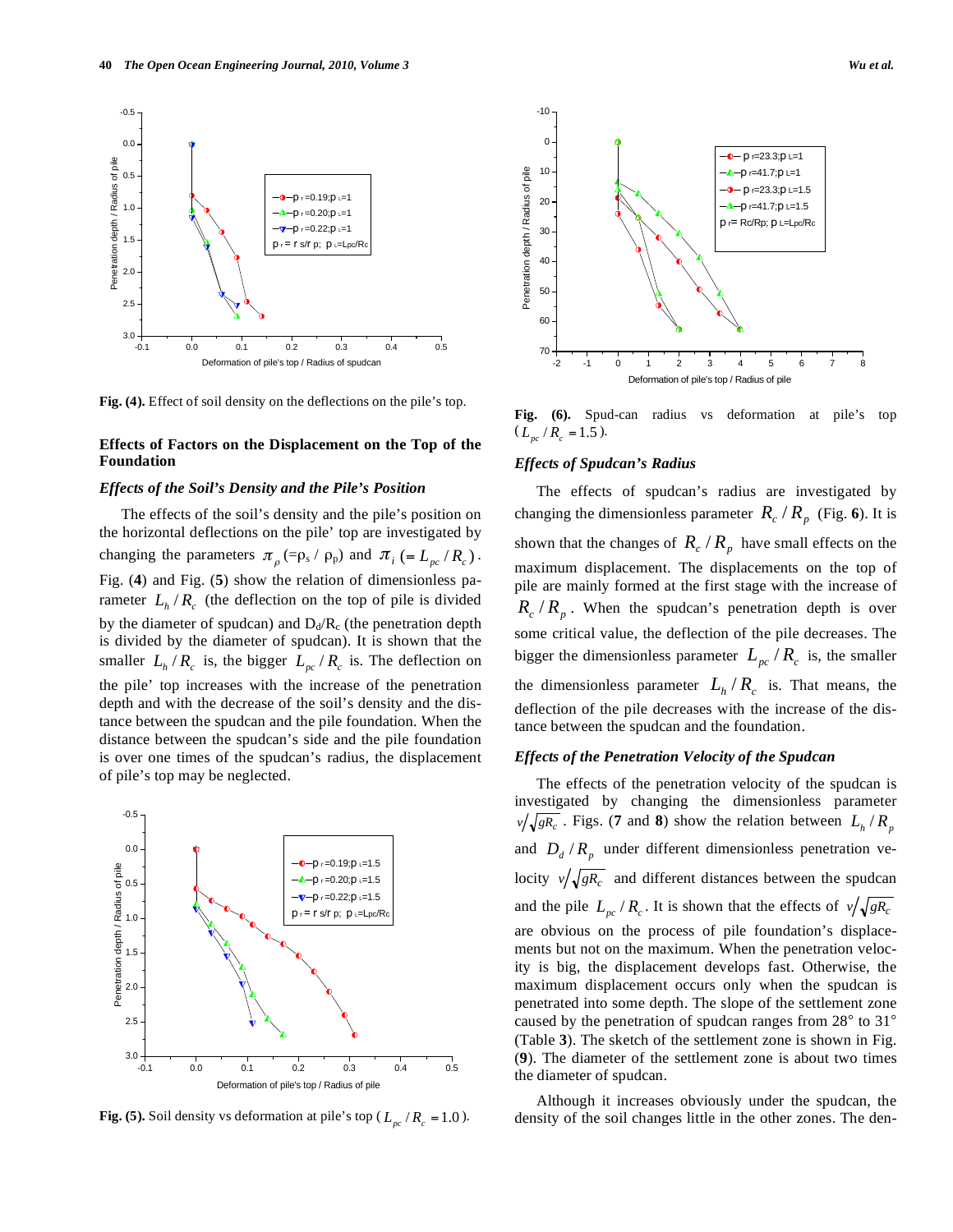#### **Table 2. Soil Densities After Experiments**

| <b>Penetration Velocity of</b><br>Spudcan<br>(cm/min) | Slope Angle of<br><b>Settlement</b><br>Zone | <b>Density of Soil</b><br><b>Under Spudcan</b><br>$(g/cm^{-3})$ | <b>Density of Soil Sur-</b><br>rounding the Settle-<br>ment Zone<br>$(g/cm^{-3})$ | Density of Soil at the<br><b>Upper Part Sur-</b><br>rounding the Spucan<br>$(g/cm^{-3})$ | Density of Soil at the<br><b>Lower Part Sur-</b><br>rounding the Spucan<br>$(g/cm^{-3})$ |
|-------------------------------------------------------|---------------------------------------------|-----------------------------------------------------------------|-----------------------------------------------------------------------------------|------------------------------------------------------------------------------------------|------------------------------------------------------------------------------------------|
| 0.2                                                   | $29.4^\circ$                                | 1.74                                                            | 1.61                                                                              | 1.62                                                                                     | 1.66                                                                                     |
| 0.4                                                   | $28.4^\circ$                                | 1.77                                                            | 1.6                                                                               | 1.58                                                                                     | 1.67                                                                                     |
| 0.6                                                   | $28.6^\circ$                                | 1.68                                                            | 1.58                                                                              | 1.63                                                                                     | 1.67                                                                                     |
| 0.8                                                   | $30.9^\circ$                                | 1.65                                                            | 1.6                                                                               | 1.58                                                                                     | 1.67                                                                                     |

**Table 3. Parameters of Soil Layer** 

|                           | Modul us E<br>$10^5$ Pa | Poisson's Ratio v | <b>Cohesion C</b><br>Pa | <b>Internal Friction</b><br>Angle $\phi$ | Floating Density<br>$g/cm^{-3}$ |
|---------------------------|-------------------------|-------------------|-------------------------|------------------------------------------|---------------------------------|
| Zone I                    | ر                       | 0.25              | 5000                    | 23                                       | 0.692                           |
| Zone II                   | J                       | 0.25              | 5000                    | 23                                       | 0.692                           |
| Zone $III$                | ر                       | 0.25              |                         |                                          | 0.692                           |
| Zone below the<br>spudcan | 6                       | 0.2               |                         |                                          | 0.692                           |

sity of the soil under the spudcan increases with the decrease of penetration velocity (Table **2**).



**Fig. (7).** Deformation at the pile's top vs. penetration velocities  $(L_{pc}/R_c = 1.0).$ 

# **NUMERICAL SIMULATION**

Business software ABAQUS are used here to simulate the effects of the spudcan penetration on the pile foundation of fixed platforms. Firstly, the numerical results are compared with the centrifugal experimental results to certify the constitutive relation and the numerical net model used in computing. Secondly, effects of the spudcan's penetration on the pile's stresses, deformation and the deformation of the



**Fig. (8).** Deformation at pile's top vs. penetration velocities  $(L_{nc}/R_{c} = 1.5).$ 



**Fig. (9).** Soil surface position after experimenting.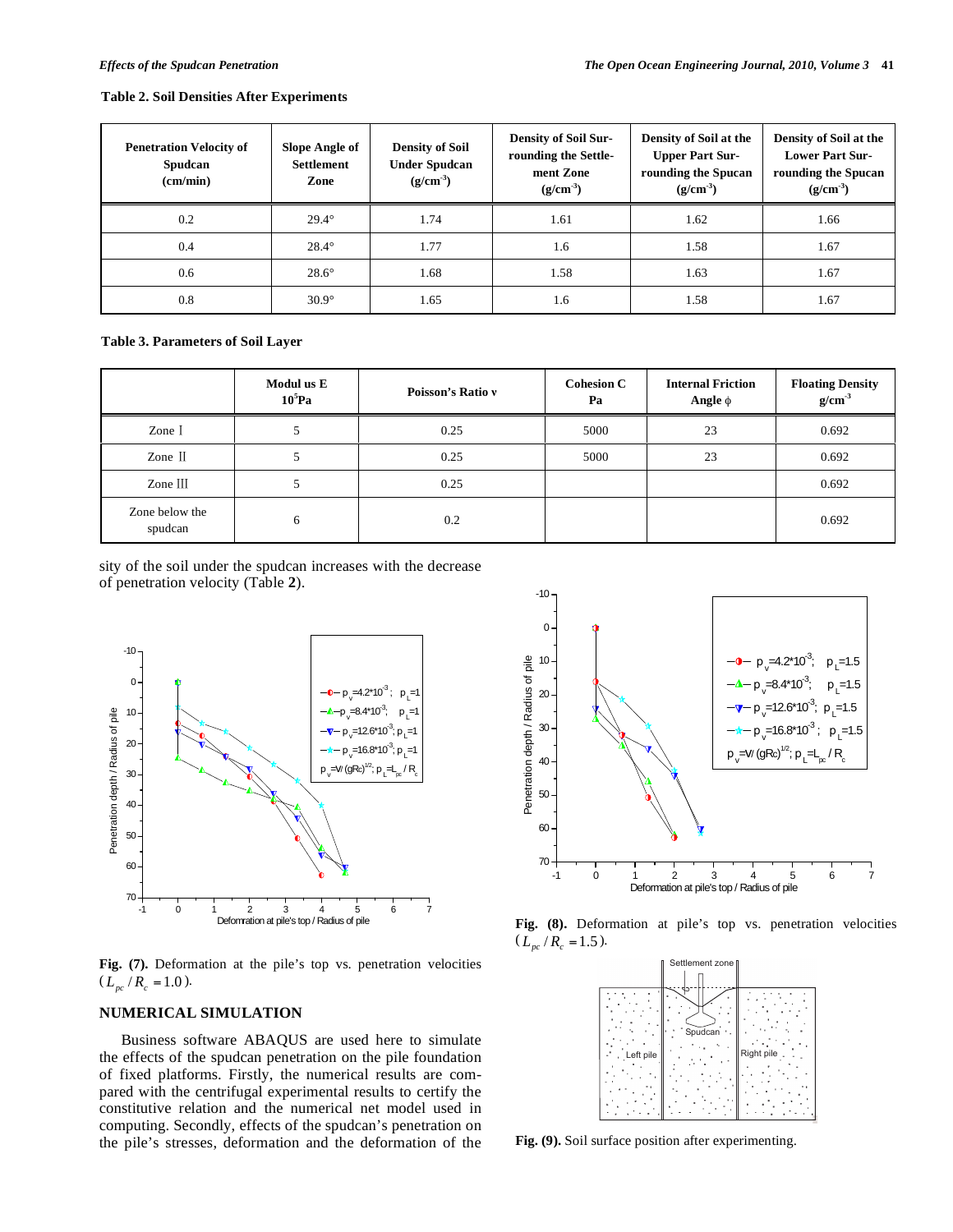soil layer surrounding the pile foundation are investigated. It is shown that the soil layer is affected obviously inner the zone which is one times the spudcan's diameter away from the side of the spudcan.

#### **Numerical Model**

To validate the numerical model, the numerical results are compared with the centrifugal experimental results. The parameters adopted in numerical computing are all obtained from literatures [6,7]. The scale of soil layer is length  $\times$ width  $\times$  height =5000cm  $\times$  5000cm  $\times$  2600cm. The soil layer is divided into three parts: the zone I which the spudcan is penetrated into, the damaged zone II and elastic zone III (Fig. **10**). Zone I is a cylinder with a radius of 5m. Zone II is an annular strip with a width of 10m. The other is zone III. The pile foundation is located at the position one times of the spudcan's radius away from the spudcan's side.



**Fig. (10).** Sketch of numerical model.



**Fig. (11).** Sketch of the Network.

## **Network and Boundary Conditions and Initial Conditions**

The network is shown in Fig. (**11**). The pile foundation is tied with the soil layer. That means, the foundation and the soil layer have the same displacement. To guarantee the precision of numerical simulation, the network is densified cision of numerical simulation, the network is densified near the foundation and spudcan.

The bottom is fixed, e.g.  $u_x=0$ ,  $u_y=0$ ,  $u_z=0$ . The surface is free. The normal fixed conditions are adopted in other boundaries. The initial earth stresses are applied before the penetration of spudcan.

## **The Constitutive Relation**

The model of Mohr-Coulomb is used in Zone I and II. The linear elastic model is used in zone III. The parameters of constitutive relation are shown in Table **3**.

#### **Comparison of the Numerical and Experimental Results**

The comparison of the numerical and centrifugal experimental results is shown in Fig. (**12**). It is shown that the numerical and experimental results are agreement well with each other, except at the zone near the bottom. The reason of error is that the convergence of numerical simulation is difficult when the penetration depth is over some value because the kaoline soil is very soft. The adopted constitutive relation causes error at the condition of big deformation.



**b) Deflection of pile at different penetration depth in experimental results** 

Fig. (12). Comparison of the lateral deformation of piles.

#### **Numerical Results**

Fig. (**13**) shows the stresses distribution of the soil layer and the pile foundation. Because it has a big elastic modulus and is tied with soil layer in simulation model, the pile foundation bears most of the load. Thus a narrow zone with small stress surrounding the pile occurs. The spudcan penetration causes the soil below moves laterally. The stresses distribu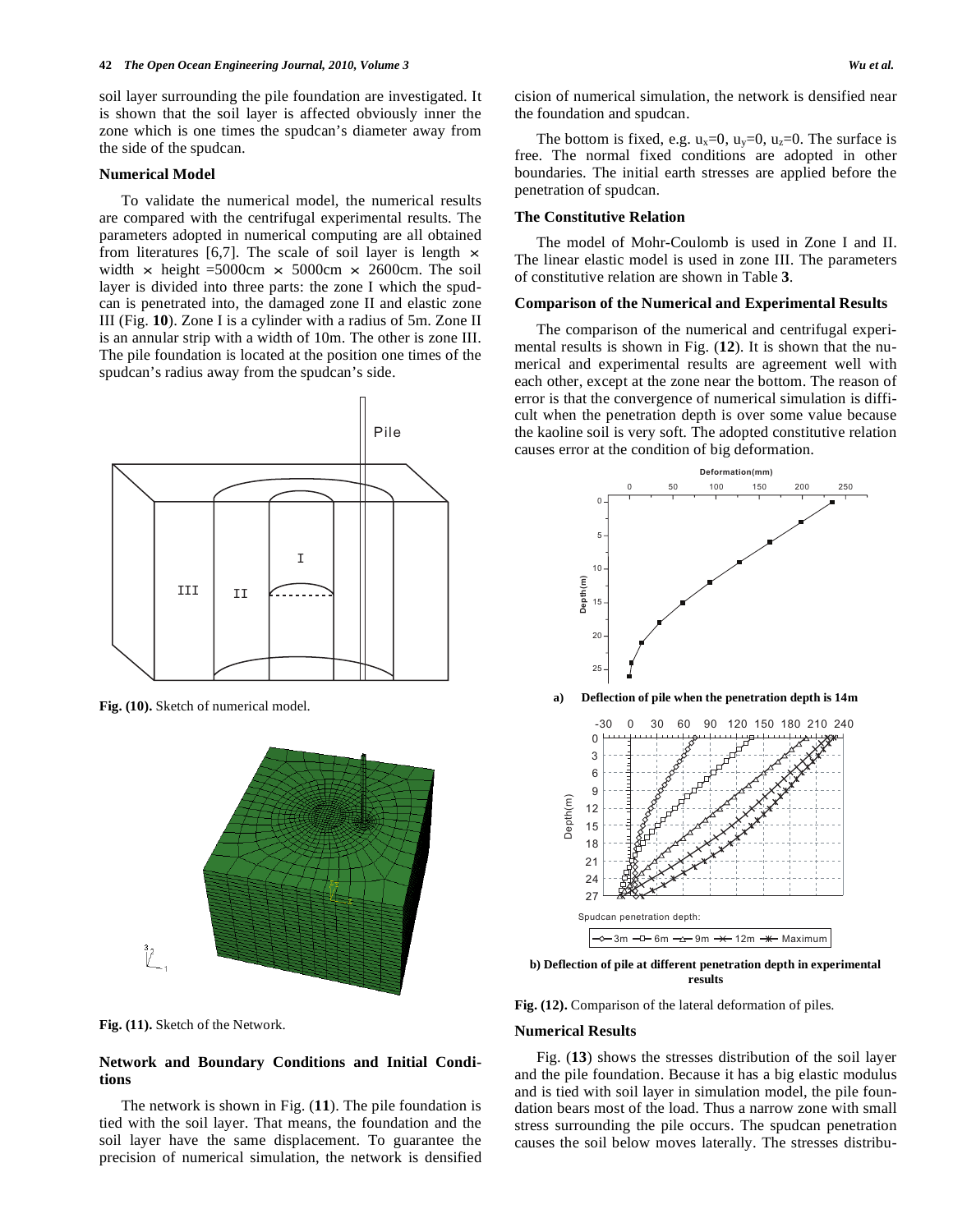tion is shown in Fig. (**14**). It is shown that the movement of soil induces the pile foundation bend laterally. There exists stress concentration at the end of the pile foundation.

The distribution of the horizontal displacements of soil layer at the face of  $y=0$  is shown in Fig. (15). It is shown that the distribution of displacements at the left and right sides of the spudcan are not symmetrical.

Fig. (**16**) shows the vertical displacements at the surface of soil layer. It is shown that the pile foundation limits the lateral movement of the soil at the right side in some extent. The displacements of the soil at the left side of the spudcan are big and the isoline of horizontal displacements distributes uniform. Fig. **17**(**a-d**) shown the settlement at different depth. Fig. (**17a**) shows the vertical displacements of the soil layer at 6m depth. It is shown that the vertical displacements are smaller than that at the surface. Fig. (**17d**) shows the vertical displacements of soil layer at 24m depth. The maximum displacement at this depth is only 0.08m



**Fig. (13).** Stress distribution at y=0.



**Fig. (14).** Stress distribution of the pile.



**Fig. (15).** Horizontal displacement of the soil layer at  $y=0$ .



**Fig. (16).** Vertical displacement at the surface of the soil layer.

## **CONCLUSIONS**

A series of experiments and numerical simulations are carried out to investigate the effects of spudcan's penetration on the adjacent pile foundations. It is shown that the effects of penetration depth, soil's density, distance between the spudcan and the pile foundation are obvious. The diameter of the settlement zone is about two times the diameter of the spudcan. The slope of the settlement zone caused by the penetration of spudcan ranges from 28° to 31° which is close to the internal friction angle of fine sand used in experiments. The density of soils under the spudcan increases obviously. The displacement of the pile foundation decreases with the increase of the distance between the spudcan and the pile foundation and with the decrease of diameter of the spudcan. The effects of the ratio of spudcan's diameter to pile's diameter and the penetration velocity are little on the maximum displacement of the pile but are obvious on the process.